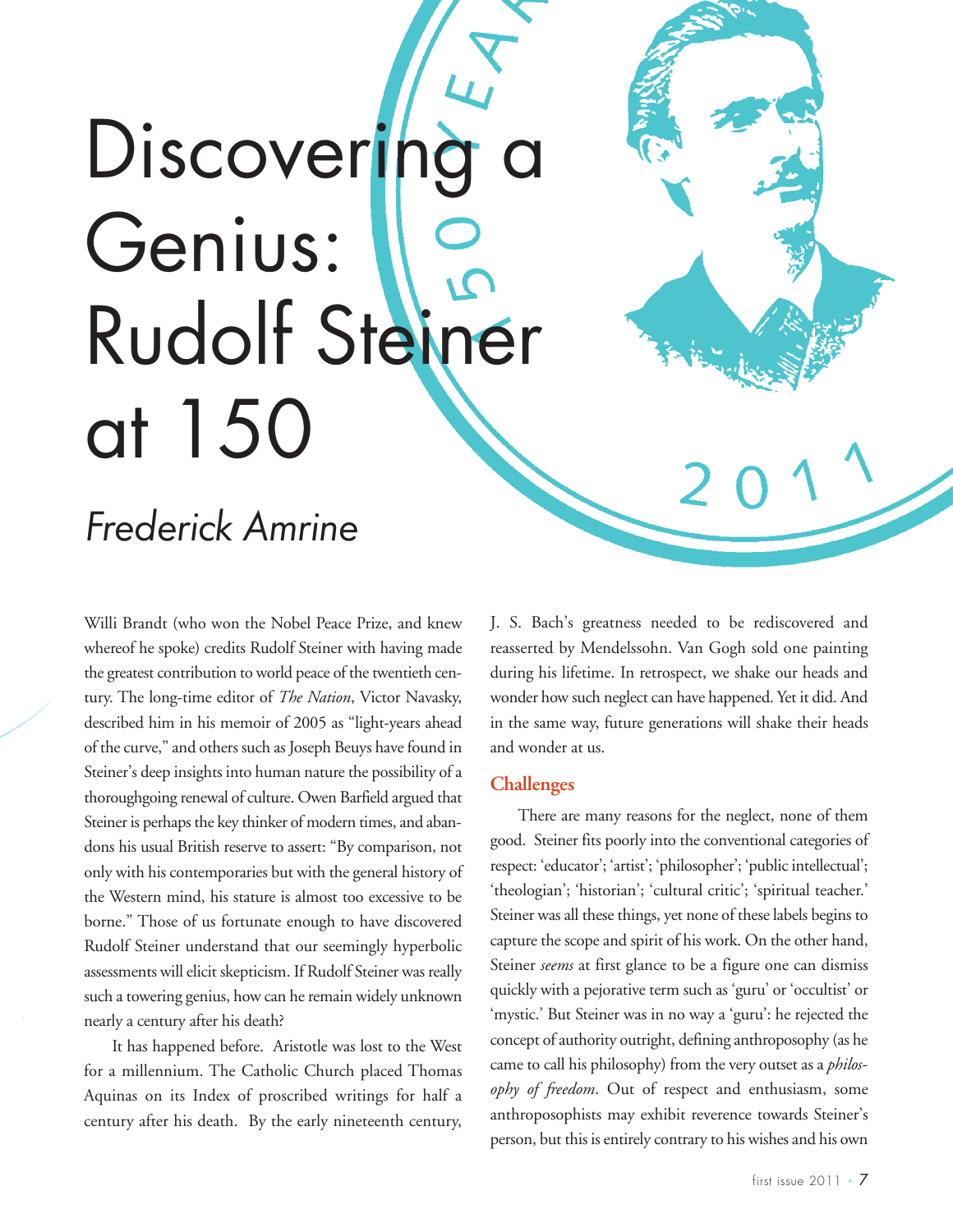style. There is barely a hint of personality in any of Steiner's writings or lectures, and his unfinished autobiography, which discusses mostly the other people and ideas he encountered early in his life, is impersonal to the point of blandness. Steiner did indeed affirm the reality of a spiritual world beyond normal consciousness, but if this makes him an 'occultist' and a 'mystic,' then so were Plato, Kepler, Emerson, Planck, and Newton.

Anthroposophy is rooted in the Idealism of thinkers such as Schiller, Hegel, Fichte, and especially Goethe. These are hardly obscure names, but they are not well known in the English-speaking world, and the spirit of German Idealism is contrary to the largely empirical, skeptical cast of Anglo-American

thought. By the end of the nineteenth century, at the zenith of materialism, Steiner's initial attempts to establish himself, first within academic philosophy, and then the workers' education movement, both foundered on the same kind of skepticism, which had by then conquered the Germanspeaking world as well. Ideas that have become commonplace today, such as the reality of the unconscious, or the active role of the perceiver in constructing experience, were heresies in Steiner's youth. Even the circle of avant-garde artists that he joined next were so bound up in their own personalities and so much in the thrall of Naturalism that they proved incapable of following Steiner's attempts to develop the kind of spiritual art that would eventually emerge in Expressionist movements like The Blue Rider two decades later. The only group open to Steiner's ideas were theosophists, so he accepted their invitations to lecture, and eventually he agreed to serve as the Secretary of a new

German section of the Theosophical Society. In 1903, Steiner began to speak and write openly about his spiritual research. Yet even this theosophical phase lasted only a few years: by 1907, deep rifts had opened up between Steiner and the society's leadership, and by 1912, Steiner had resigned in dismay.

Unfortunately for Western readers, one



*Ideas that have become commonplace today, such as the reality of the unconscious, or the active role of the perceiver in constructing experience, were heresies in Steiner's youth.* 

linguistic difficulties are surely one reason for the neglect of Steiner. But they are not a good reason.

result of this episode is that the language of basic anthroposophy (before Steiner adopted that name) is suffused with Sanskrit terms from theosophy like 'arupa,' 'pralaya,' and 'devachan.' Two of Steiner's four 'basic books,' as they have come to be called, have overtly theosophical titles: *Theosophy* (although it is mostly about psychology), and *Die Geheimwissenschaft im Umriß*, a compendious counterpart to Blavatsky's *Secret Doctrine*, long published in English under the fatally mistranslated title *Occult Science*. In his later works, Steiner developed a new vocabulary: e.g., the devachans give way to ontological realms of 'being,' 'revelation,' 'living working,' and 'finished work.' Such

## **Making the Esoteric Public**

Another difficulty is that anthroposophy is, in every sense of the word, esoteric. It has its own vocabulary that needs to be mastered, but that is true of nearly everything worth learning. Theosophical terms aside, the language of anthroposophy is actually quite straightforward and intuitive, and, on the whole, Steiner writes and speaks lucidly. The real impediment is the ideas, which are often so novel that they make one's head spin. It is Steiner's *thinking* that is deeply and genuinely esoteric. Steiner was a visionary in the strongest sense of that term: he had developed a high degree of what is traditionally called clairvoyance. Steiner reported as facts things that most of us have not yet experienced (or lack the courage to report, or experience but do not understand). And he assures us that we all have the

capacity to experience these things ourselves.

One of Steiner's central teachings is that human culture was, until relatively recently, shaped by individuals – 'geniuses' and 'initiates' – who were inspired by their participation in a closely-held, esoteric knowledge that goes by many names. Mostly, Steiner follows the Greeks in referring to this

*Anthroposophy is, in every sense of the word, esoteric. It has its own vocabulary that needs to be mastered, but that is true of nearly everything worth learning.*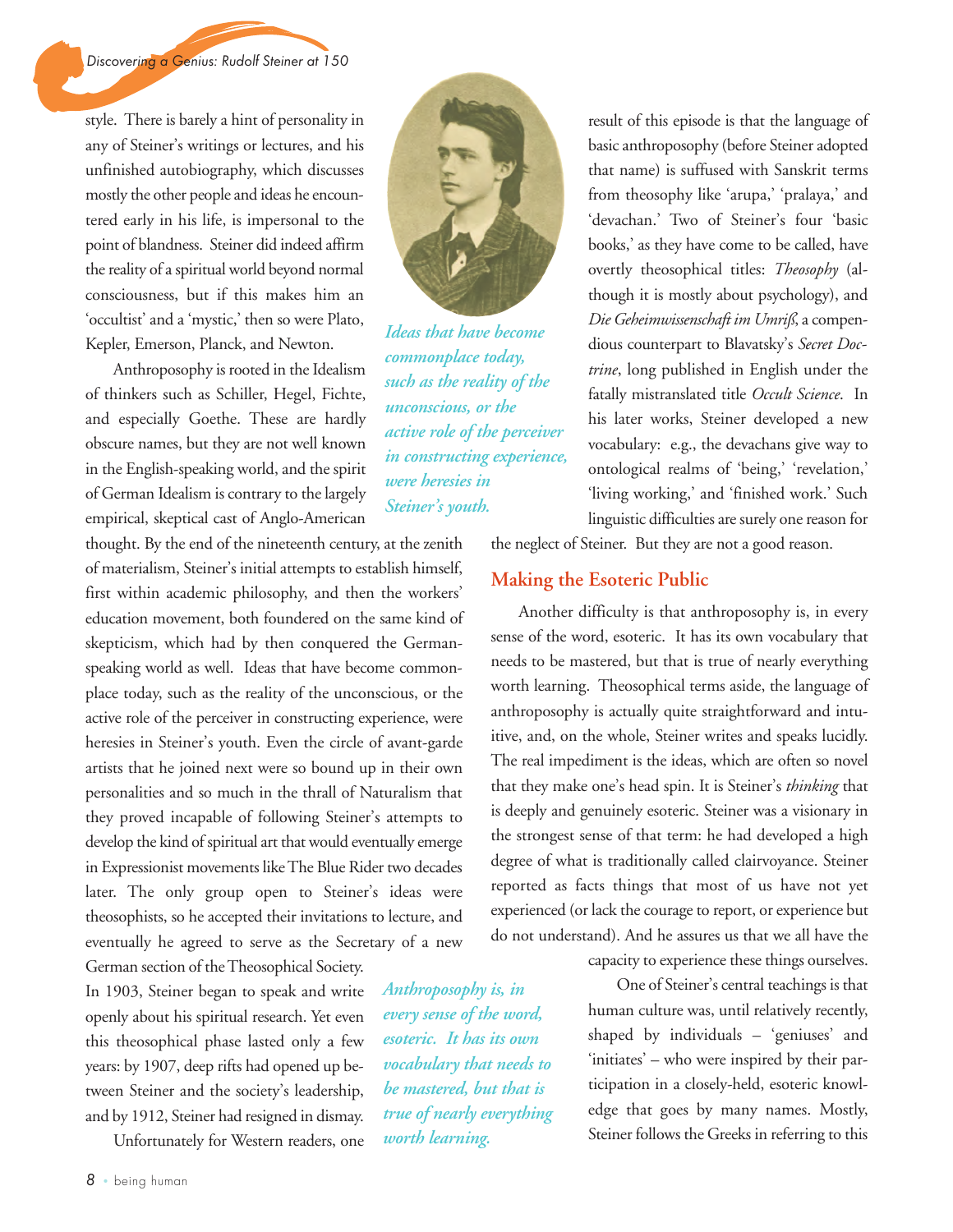long-hidden knowledge as *the Mysteries*. In the opening pages of Steiner's first 'basic book,' *How to Attain Knowledge of the Higher Worlds*, Steiner describes a profound revolution that occurred towards the end of the nineteenth century: the time had come for the former secrets to be taught openly and become public knowledge, to the end of transforming all of culture. What once was the object of passive and semi-conscious revelation from without, should now be actively and consciously sought within. In the language of Romanticism (which foreshadowed the event), the mirror must now become a lamp. This is what Steiner meant when he substituted the word 'anthroposophy' [human wisdom] for 'theosophy' [divine wisdom], and what Owen Barfield must have had in mind when he titled a collection of anthroposophical essays *Romanticism Comes of Age*. The great avant-garde artist and anthroposophist Joseph Beuys was echoing Steiner when he adopted as one of his many mottoes, "Make the mysteries productive!"

#### **Beyond Prolific**

Another difficulty is the formidable scope of Steiner's work. If people who write a dozen books are 'prolific,' Steiner was something way beyond prolific. During a period when I was reading Steiner intensively over many months, my son gestured at the green, 200-page paperback with the word *Gesamtwerk* on the cover that he had often seen in my hand, sighed, and complained: "The book's not that big, Dad. How long can it take to read it?" I laughed, and showed him that it was the *catalogue* of Steiner's complete works in German, still incomplete at some 400 volumes, and that I had been checking off titles as I worked my way through them. The edition begins with 45 volumes of books, letters, and published essays, followed by 39 of public lectures, and then another 270 tomes of private lectures to members of the Theosophical and Anthroposophical Societies that were recorded stenographically. Several dozen volumes of his notes, sketches, paintings etc. conclude the complete edition as planned. Much remains

*If people who write a dozen books are 'prolific,' Steiner was something way beyond prolific.* 



*Perhaps the greatest hurdle to acceptance Steiner still faces is that he occupies the seemingly excluded middle ground between science and religion.* 

untranslated, and, to this day, many manuscripts still lie unedited and unpublished in the archives. Even the most ardent, lifelong student of anthroposophy, who can read Steiner in the original, must be resigned to dying without having read all of his work.

The problem of coming to terms with Steiner is compounded by the absence of a single, classic text, an *Interpretation of Dreams* or a *Critique of Pure Reason*, that epitomizes his thought. He spoke to many different audiences in many different idioms. His profoundest insights are in the private lectures, which have long been available to the public, but they presuppose mastery of the introductory books, and that is already a daunting task. For many people, it is the application of Steiner's insights in fields such as education or agriculture that will be most compelling, but these writings also presuppose a knowledge of the 'basic books,' each of which is very different from the others, and one of which presents a huge and challenging cosmology. In order to appreciate him fully, one needs to read Steiner widely. Thus it is that, when

asked how to begin studying Steiner, anthroposophists are sometimes at a loss for a recommendation. This is a genuine difficulty, but no excuse for neglect.

### **A Science of the Spirit**

Perhaps the greatest hurdle to acceptance Steiner faced and still faces is that he occupies the seemingly excluded middle ground between science and religion. Steiner was himself a trained scientist, and he was deeply versed in both the history and the philosophy of science. But his own inner experiences confirmed to him the reality of the spiritual world, and he found there a rich field of phenomena that could be penetrated and understood by a researcher employing rigorous methods. The time has come, Steiner argued, when humanity must begin to transcend and supplant mere faith with, first, knowledge, and eventually direct experience, of spiritual realities. The mediation of this epochal transition is an important part of what Steiner meant by calling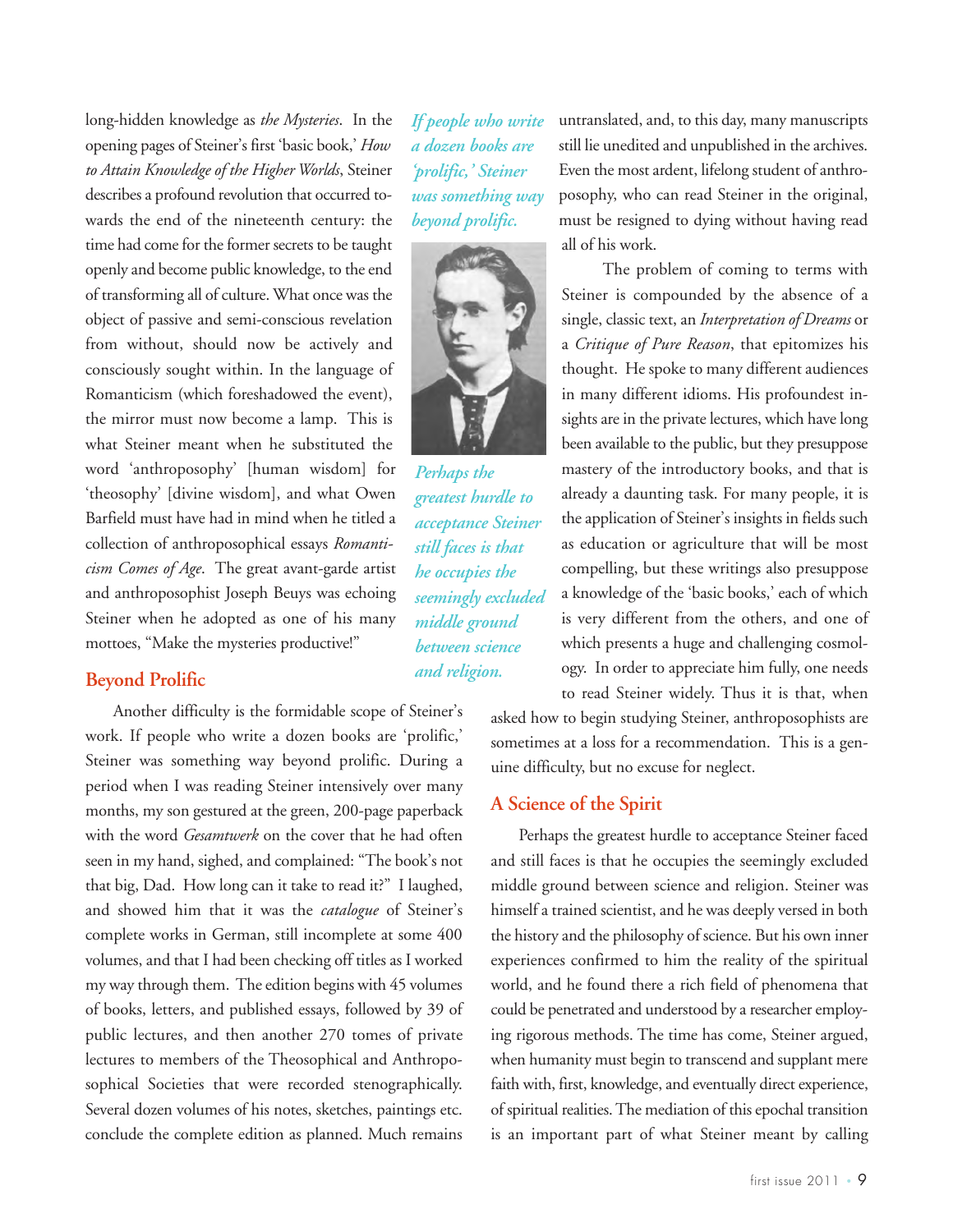*Anthroposophy is compatible with many different religious traditions, but it is neither founded upon, nor reducible to, any combination of them.* 



*For Goethe and Steiner both, the most precise scientific instrument is – the human being who has cultivated his or her faculties.*

anthroposophy *spiritual science*. Partisans on both sides of this longstanding divide will inevitably be disappointed, but those who feel the pain of this deep wound in our humanity will gravitate towards anthroposophy.

Anthroposophy has little to do with religion, and everything to do with spirituality. To the partisans, this is either too subtle a distinction, or an irrelevant one. Steiner wrote and spoke a great deal about subjects usually reserved for theology, especially Christian theology. But his views are deeply ecumenical. What Steiner called "the Christ" is a high spiritual power transcending any specific religious creed or institution, and suffusing them all in subtle and complicated ways. Anthroposophy is compatible with many

different religious traditions, but it is neither founded upon, nor reducible to, any combination of them. Raised in a family of freethinkers, Steiner took up spiritual research entirely out of his own inner impulses, and he sought to cultivate a free spirituality apart from any traditional religious institution. He also lamented the latent appeal to egotism in the evangelicals' focus on their own personal salvation.

Nothing about anthroposophy violates the spirit of modern science, which Steiner honors, but he rightly criticizes historical developments that arbitrarily restricted the ways in which science has come to understand itself and is practiced. Steiner reminds us that science is characterized (or should be) not by a predetermined set of permissible objects of inquiry, but rather by rigor, objectivity, and verification. The springs of modern science were clouded at their source by a desire to control nature, by unwarranted reductionism, and by the confusion of skepticism with

rigor. Francis Bacon's triumphalist rhetoric would prove determinative: in his view the scientist should "omit no means of vexing" the goddess Natura, and "hound her in her wanderings." He imagines the scientist "leading to you Nature with all her children to bind her to your service and make her your slave." In the "Plan" of *The Great Instauration* (1620), Bacon boasts, "I do not propose merely to survey these regions in my mind, like an augur taking auspices, but to enter them like a general who means to take possession." Having treated nature as a slave and the spoil of war, is it any wonder that we are beset by ecological crises? Steiner foresaw them, and he offers solutions that go to the real root of the problem.

Following Descartes, modern science came to define its method arbitrarily as the elimination of all notions of causality but the mechanical, and to dismiss as "occult" phenomena that cannot be reduced. Hence, the Cartesians accused even Newton of having imported "occult qualities" into science, because his understanding of gravity and force implied no causal mechanisms. Unlike Descartes, the greatest scientists were not skeptics. Newton devoted as much time to Hermetic philosophy and theology as to math and physics. And Kepler (according to Kant, the most "acute" thinker who ever lived) claimed to have discovered, by his own intense efforts, the ancient wisdom that had been guarded and only partially revealed by Pythagoras and the Egyptian Mysteries.

Steiner worked out a scientific method for researching just those qualities, and his voluminous books, essays, and lectures report the results of his own noetic experiments. Steiner followed Goethe in recognizing that the perceiver is inextricably involved in the construction of experience; that all perception is already "theory-laden." For Goethe and Steiner both, the most precise scientific instrument is – the human being who has cultivated his or her faculties. Hence Goethe devised an alternative scientific method employing disciplined imagination, a rigorous science of qualities. The highest goals of science should be, not the disenchantment of nature to the end of controlling it, but rather the expanding of one's personal capacities in order gradually to enter into nature's wisdom. Like Goethe, Steiner felt that the ultimate goal of science should be *the transformation of the*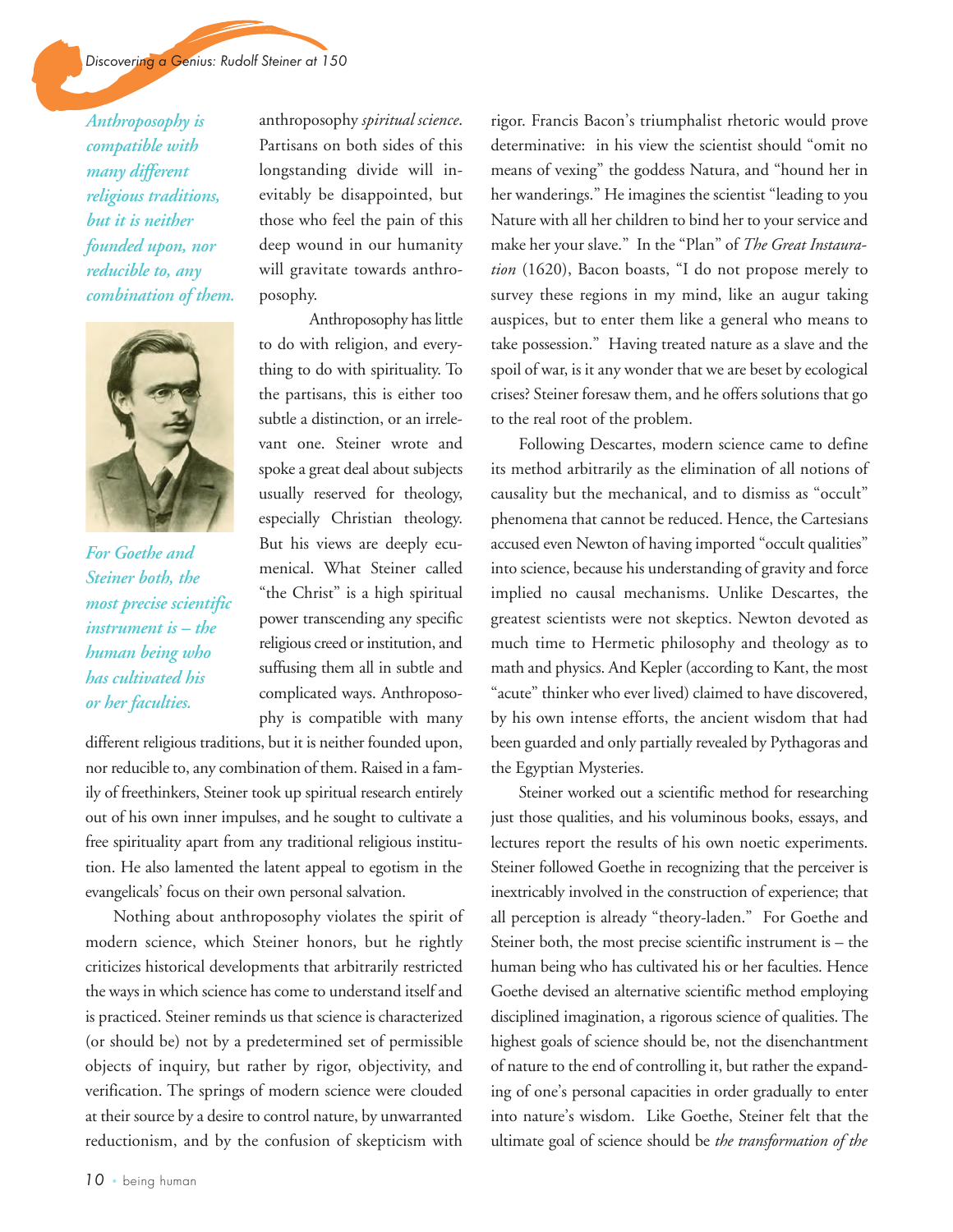*scientist*. As Freud, Husserl, and other of Steiner's contemporaries would also argue, there is no reason in principle why scientific rigor cannot be extended to the facts of our inner life. The ultimate goal of science is *theory*in the etymological sense: *theoria* comes from the same root as 'theater,' and it describes a contemplative viewing of spiritual facts. Self-transformation through meditative contemplation of phenomena is not the antithesis of science, but rather its essence.

#### **Expanding Consciousness**

As Plato taught in his Allegory of the Cave, sensation and the passive, unreflected thought that is based on sensation – *doxa* – are but shadows cast by the light of a suprapersonal thinking that is creative, vivid, and alive. Steiner followed the German Idealists and Romantics in calling this enlivened, intuitive thinking *Imagination*. But he went much further than the Romantics by exploring fully the *spiritual* realm of perception for which the organ of Imagination is framed, and even more so by developing yet higher modes of cognition, which he termed *Inspiration* and *Intuition*. One way to begin thinking about what Steiner discovered is to extend Plato's analogy: Inspiration is a high cognitive faculty of which our everyday feelings are but the shadow, and we see Intuition's shadow in our faculty of will. Our everyday awareness of feeling is dream-like, and consciousness sleeps deeply in our wills. But consciousness can be awakened even at these higher levels.

Like Freud and Jung, Steiner taught that the unconscious can – and must – become ever more conscious, and that there are rigorous ways of attaining such higher knowledge. Freud uncovered and explored a personal unconscious that he found to be vastly larger, more powerful, and more knowing than consciousness. He called it "hypermnestic" – a super-memory. Jung went further, and discovered compelling evidence of a trans-personal unconscious. To understand Steiner's spiritual psychology, one needs to extend these concepts greatly, in two dimensions: Steiner's "spirit" might be understood thus as the *unconscious of nature* and a *cosmic memory* of everything that ever happened. Like Plato, Freud, and Jung, Steiner describes a rigorous method whereby one can progress along the path to higher knowledge, and eventually verify for oneself what the initiate

has discovered and reported. This vast, cosmic unconscious can be opened up gradually through *meditation* – a word that comes from the Latin verb meaning, simply, 'to practice.' With practice and over time, everyone can develop these faculties of higher cognition. What could be more hopeful than the opening sentence of Steiner's first 'basic book'?: "Within every human being there slumbers a capacity to attain knowledge of the higher worlds."

#### **Recovering the Wisdom of the Past**

The results of Steiner's researches yielded many profound insights into human nature and the history of the world. First and foremost, Steiner recovered and explicated the ancient mystery-knowledge that human nature is triune, comprising not only body, but also soul and spirit. Over the

centuries, as humanity sank ever more deeply into the material world, awareness of our higher nature steadily eroded. Steiner often referred to the Ecumenical Council of Constantinople in 869 CE, at which it became heresy to talk of the human *spirit*, as an important milestone. Humanity sank ever further until, by the end of the 19th century, rampant materialism came close to destroying any sense of the reality of the human *soul* as well. Steiner's first great mission was to fight this materialism, which he knew to be false from his own, direct experience. But he also taught that humanity could become fully autonomous only by enduring a long eclipse in which the spiritual world was hidden from view, allowing us to become fully awake and grounded in the physical world. Skepticism and materialism were the necessary means to a modernity that must ultimately transcend them. Now that its benefits have been conferred, materialism becomes detrimental, and humanity must begin to

*What could be more hopeful than the opening sentence of Steiner's first 'basic book'?: "Within every human being there slumbers a capacity to attain knowledge of the higher worlds."*



*Skepticism and materialism were the necessary means to a modernity that must ultimately transcend them.*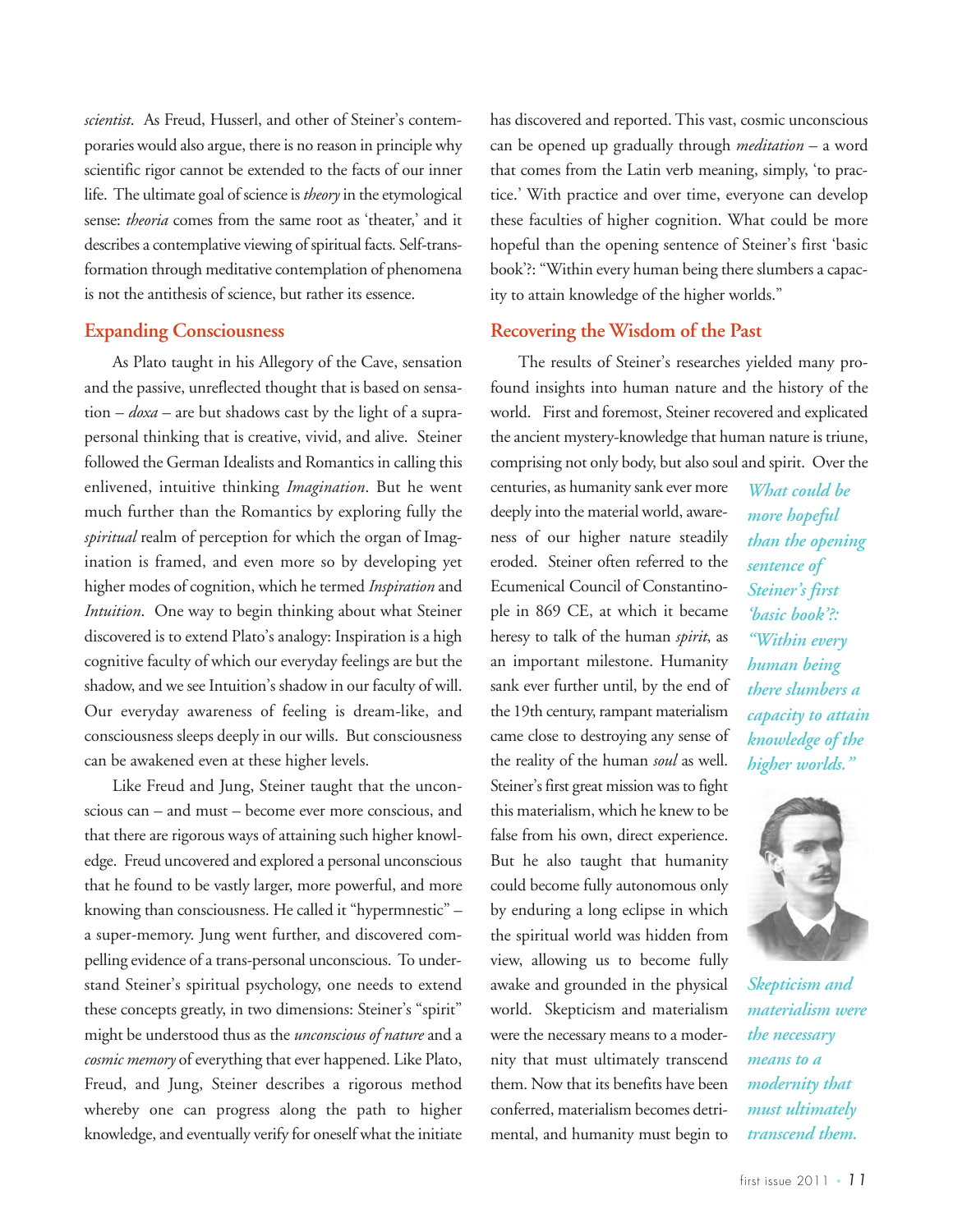seek its own higher nature and the right relationship to the macrocosm out of its newly acquired autonomy.

#### **Evolution**

But even this alternative view of modernity is only one brief chapter in a much larger story, which brings us to one of Steiner's greatest achievements and an overarching theme in his many books and lectures: his description of the *evolution of consciousness*. Within this rich account, Steiner does address what one might call the evolution of 'cosmic consciousness' over the vast time scale of all prehistory, but he devotes much more attention to recorded history. Both ends of the account are grand beyond imagining.

Steiner affirmed the reality of evolution, but not as Darwin understood it. He honored Darwin's theory, which was the inspiration and the precondition for Steiner's own research into what one might better term evolutionary cosmology. Darwin could see only a small part of Steiner's much larger picture. Steiner's most succinct account of this epic drama is to be found in Chapter IV of his last 'basic book,' *An Outline of Esoteric Science*, but it is surely one of the most complicated and difficult texts in all of his writings. Nevertheless, the main trajectory can be sketched in a few words. The same process Darwin describes from an earthly perspective as a gradually *ascending* evolution of increasingly complex biological forms, Steiner describes from a spiritual perspective as a gradual *descent* of spiritual entities into ever more adequate material vessels. In other places, Steiner offers additional perspectives on his cosmology, complementing the 'outer' view of the finished products in *Esoteric Science*, for example, with an especially sublime cycle of five short lectures offering, as it were, an 'Elohim's-eye view' of the same unfolding process. In Steiner's account, humanity was created from the top down, but it has evolved from the bottom up, over successive 'incarnations' of what is now the planet Earth. Evolution allows us to approach multiple goals: over many eons we have been guided from simplicity toward complexity, from unconsciousness toward consciousness, from passivity toward activity, and from necessity toward freedom. Having received the gift of wisdom, our task is now to internalize that wisdom and transform it into active love. The paradox of freedom implies that the further we progress

towards these goals, the less certain is the outcome of the process, which will increasingly be placed into our own hands.

Beginning in 1906, and then with increasing intensity over the next decade, Steiner traveled around Europe giving cycles of private lectures to members of the Theosophical Society, and later the newly-founded Anthroposophical Society, on nearly every aspect of cultural history in light of his spiritual research, and specifi-



*Having received the gift of wisdom, our task is now to internalize that wisdom and transform it into active love.* 

cally, his insights into the evolution of consciousness. This awesome project of reinterpretation, which runs into thousands of lectures filling hundreds of volumes, is surely one of the greatest accomplishments in all of intellectual history, rivaled in its scope, rigor, and sheer brilliance only by Aristotle's and Aquinas' grand syntheses. To say even that Steiner rewrote history would be an understatement: it would be more accurate to say that he added a whole new dimension to historiography as such. The 'evolution of consciousness' as Steiner describes it transcends any mere 'history of ideas,' arguing that not only the content, but *the very structure of consciousness*, the *subject-object relationship itself*, has evolved radically over time. Steiner's full account is dispersed across numerous volumes, but, fortunately, Owen Barfield has provided us with a magisterial summary, interpretation, and original application of Steiner's ideas in his book *Saving the Appearances: A Study in Idolatry*.

#### **The Spiritual in Art**

As that remarkable project unfolded, Steiner began to gravitate more and more strongly towards the arts. Indeed,

this shift in focus became one of the main bones of contention between Steiner and the other theosophists. Against the objections of Annie Besant, Steiner tried to turn the Theosophical Congress of 1907 into an avant-garde arts festival; eventually, over four consecutive years in

*Towards the end of his life, Steiner expressed some regret that he had not focused even more on artistic practice.*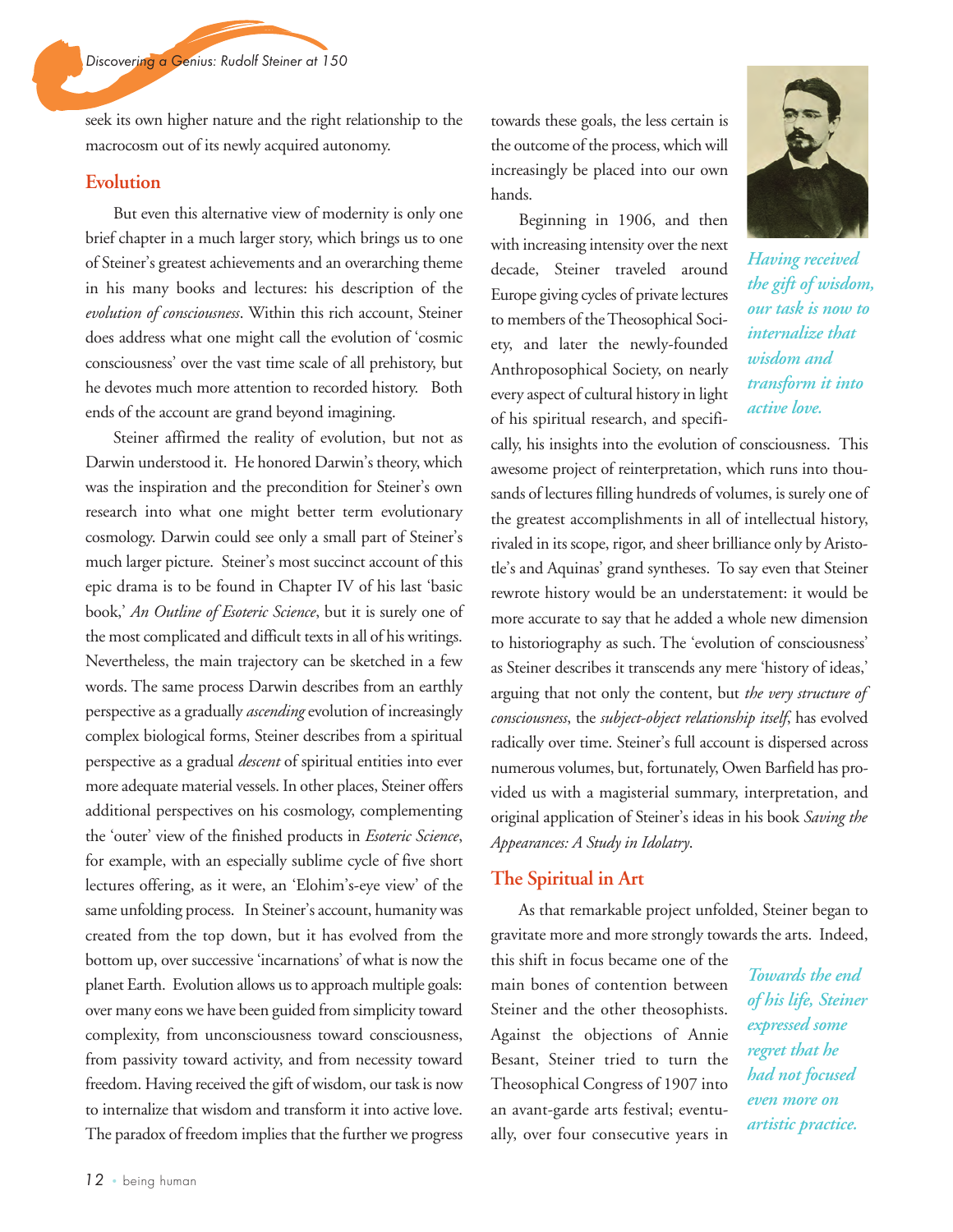

*An important artist in his own right, Steiner also influenced many other major artists.*

Munich, from 1910 to 1913, Steiner sought to guide the newly founded Anthroposophical Society by writing and directing four expressionist *Mystery Dramas* embodying many of his key insights. Towards the end of his life, Steiner expressed some regret that he had not focused even more on artistic practice.

Blocked in his attempts to build

a center in Munich, just before the outbreak of World War I, Steiner wisely accepted an invitation to build a headquarters for the Society on a site at Dornach, near Basel, Switzerland. In the turmoil after the war, which included a failed assassination attempt by proto-Nazis in 1921, Steiner moved the main locus of his own activity from Germany to Switzerland. The Nazis would later outlaw the Society and all its initiatives, but they survived in Dornach, which remains the international center of the anthroposophical movement. Over a decade beginning in 1913 he directed construction of a magnificent edifice, mostly carved out of wood, that hovered somewhere between architecture and sculpture, theater and temple. Together with the English sculptor Edyth Marion, Steiner himself carved a magnificent group of statues that were to be the focus of attention. He also designed and helped paint symbolic murals on the interior of its two interpenetrating cupolas. This *Goetheanum* was meant to stand as a work of art in its own right, and to embody Goethe's allimportant concept of metamorphosis. But it was also meant to function (as its successor still does) as a stage for Steiner's own dramas, for uncut five-day performances of Goethe's *Faust*, other classic theater, musical concerts, and two entirely new art forms that Steiner developed: a dance-like art of movement he called eurythmy, and an art of recitation he called *Sprachgestaltung* or creative speech, which aim to make visible the inner gestures of music and language.

Steiner is widely recognized by art historians as a major architect. Sadly, his greatest masterpiece, the First Goetheanum (as it is now called), was destroyed by an arsonist on New Year's Eve, 1922/1923, but it was replaced by a Second Goetheanum of sculpted concrete, designed by Steiner and completed after his death. Standard histories of art invariably describe it as one of the important monuments of twentieth-century architecture. Steiner's artistic work outside of architecture deserves to be much better known. An important artist in his own right, Steiner also influenced many other major artists, some very deeply, including Vasily Kandinsky, Arnold Schönberg, Andrei Bely, Viktor Ullmann, Bruno Walter, Saul Bellow, and Joseph Beuys.

#### **Reincarnation and Karma**

Only at the end of his life was Steiner able to devote full attention to the second great task of his professed mission: communicating the reality of reincarnation and karma in a form appropriate for the West. Surely, it is no accident that Steiner undertook this labor only long after his theosophical phase: Steiner's assertions bear scant resemblance to most oriental teachings, and he would not have wanted them to be confused. But an excellent (and necessary) introduction to the topic can be found already in a chapter of *Esoteric Science* called "Sleep and Death." It may have become a tired metaphor, but it is nevertheless true that sleep is a 'little death': every night in sleep, we leave our bodies to enter and commune with the spiritual world, only to forget the experience upon awakening. In the same way, we commune with spiritual beings during a longer interval in the spiritual world between incarnations, only to drink from Lethe, the river of forgetfulness, before being reborn. Both our death and our rebirth are, as Wordsworth claimed, "but a sleep and a forgetting." We are no more newly created at birth than we are upon awakening from sleep in the morning.

Reincarnation makes sense of the evolution of con-

sciousness, and vice versa. But it also balances out the injustices of the seeming accidents of birth: class, gender, race, opportunity or its lack, living in a time of peace or hellish strife, experiencing the marvelous comforts and conveniences provided by technology, and so forth. According to Steiner, we typically alternate genders, and move from culture to culture across many

*Together, reincarnation and karma deliver concrete justice – and mercy – in this world, rather than a vague promise of recompense in the next.*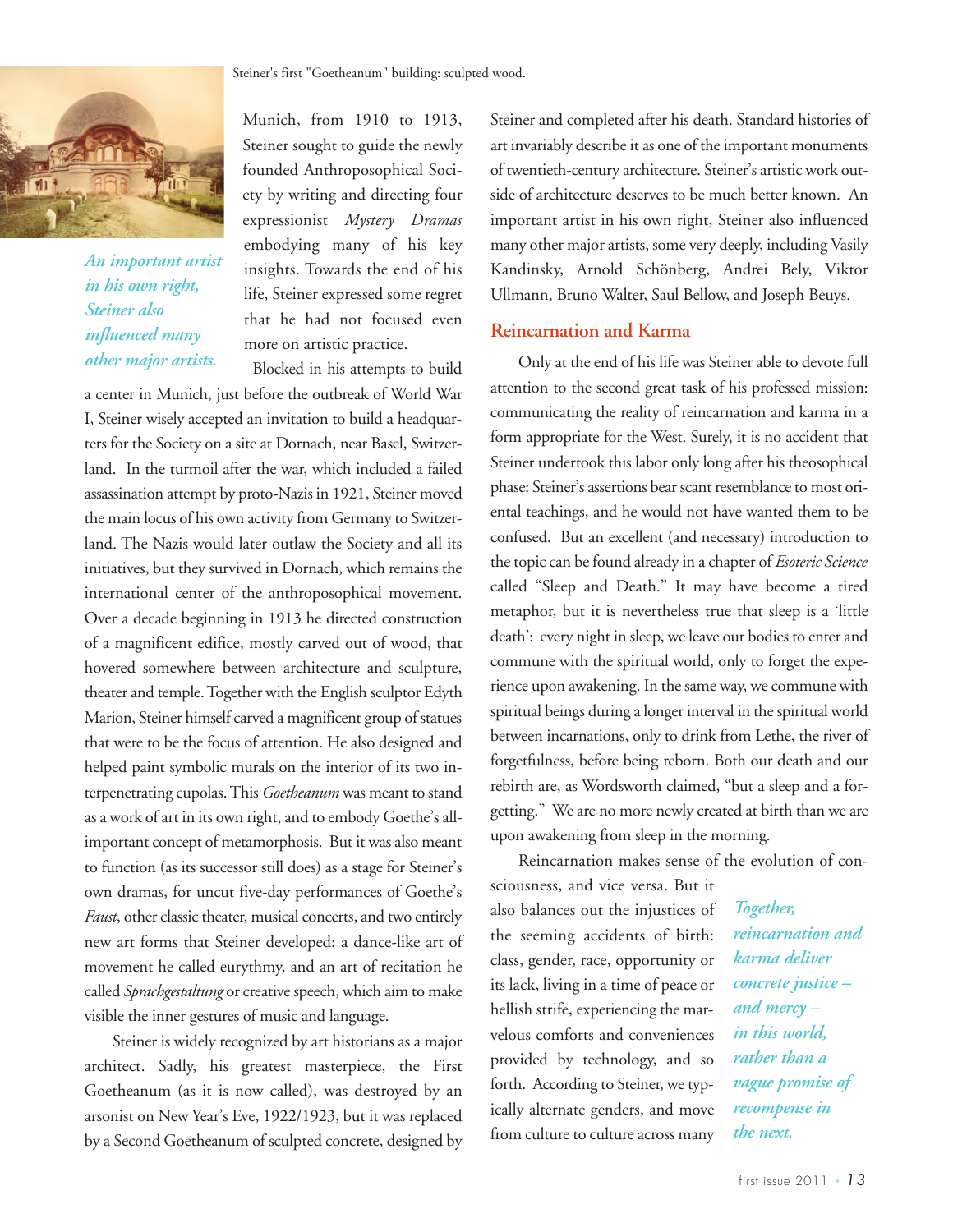incarnations, absorbing (or at least being given the chance to absorb) the best that each culture has to offer. It is a deeply cosmopolitan vision: all of us, over time, wittingly or not, are gradually becoming citizens of the world and whole human beings. Capacities acquired through hard work (or suffering, or other trials) in one incarnation metamorphose into new talents in the next. Genius is no accident.

Together, reincarnation and karma deliver *concrete justice – and mercy – in this world*, rather than a vague promise of recompense in the next. Our labors come back as new capacities, but our failings and our misdeeds also come back to meet us in our next incarnation, confronting us as seemingly accidental encounters and outer events. By letting us experience on our own skins the consequences of our actions, and by giving us an opportunity to grow and to enact compensation, karma is an act of Grace, a higher lawfulness that allows us to make ourselves whole. Steiner warned that the laws of karma are immensely complex, and that karma is endlessly inventive, so he moved rather quickly from a set of lectures establishing some basic principles to a long series of examples from the biographies of real figures from history. The Greek counterpart to the Sanskrit word 'karma' would be 'drama,' and Steiner exhorted us to view our biographies as unfolding moral dramas, or to think of karma as a sculptor shaping our living clay. If, as Steiner asserted,

"Karma is the greatest artist," then our very lives must be the greatest works of art. Everything that we do, and everything that we suffer, has meaning.

#### **A New Art of Education**

In the aftermath of World War I, the social and political institutions that had failed so miserably crumbled away, leaving a terrible vacuum. The world cried out for renewal. During the last decade of Steiner's life, anthroposophy gave birth to a wide range of ambitious practical initiatives that were meant to address the crisis. After hearing Steiner address his

*As Steiner's contemporary, the poet and esotericist William Butler Yeats put it so very well,"Education is not the filling of a pail, but the lighting of a fire."* 



*Waldorf education imposes many demands on class teachers, who must become 'Renaissance men and women,' mastering new material each year, and growing together with their class.* 

workers, an industrialist named Emil Molt, who owned the Waldorf-Astoria cigarette factory in Stuttgart, asked Steiner whether he could provide the workers' children with an education more appropriate to their needs and to their humanity. Steiner agreed, subject to a set of conditions that were revolutionary for the time: the school would be co-ed; all students would be taught to the same, comprehensive curriculum; and the teachers would be given the final say in all pedagogical decisions. With Molt's generous backing, Steiner opened the first Waldorf School in 1919, near the factory in Stuttgart. Nine years later, the first Waldorf school in North America opened in New York City. The movement continued to grow, and, despite having been banned by the Nazis (and the Bolsheviks), Waldorf schools have gone on to become the largest non-sectarian educational movement in the world, with more than 900 schools and 1,600 early childhood programs on six continents.

The foundations of Waldorf pedagogy are Steiner's deep insights into human and child development, the changing role of the teacher, and a rich, holistic curriculum. Steiner understood that children learn very differently at each stage of development, and that real learning should be a gradual metamorphosis not just of thinking, but also of feeling, and of the will. As Steiner's contemporary, the poet and esotericist William Butler Yeats put it so very well, "Education is not

the filling of a pail, but the lighting of a fire." Young children learn principally through imitation and play, and they learn best when one appeals to their imagination. Intellectual tasks (which even the youngest children can be made to perform – or rather, mimic) are best deferred until later, when the adolescent begins to develop real powers of abstract thinking, which can then be engaged directly in the high school curriculum. The foundation of cognition is play, and children who have not been allowed to play will become stunted adults – full of facts, perhaps, but lacking creativity. Young children learn chiefly through their wills, by *doing*. Then, as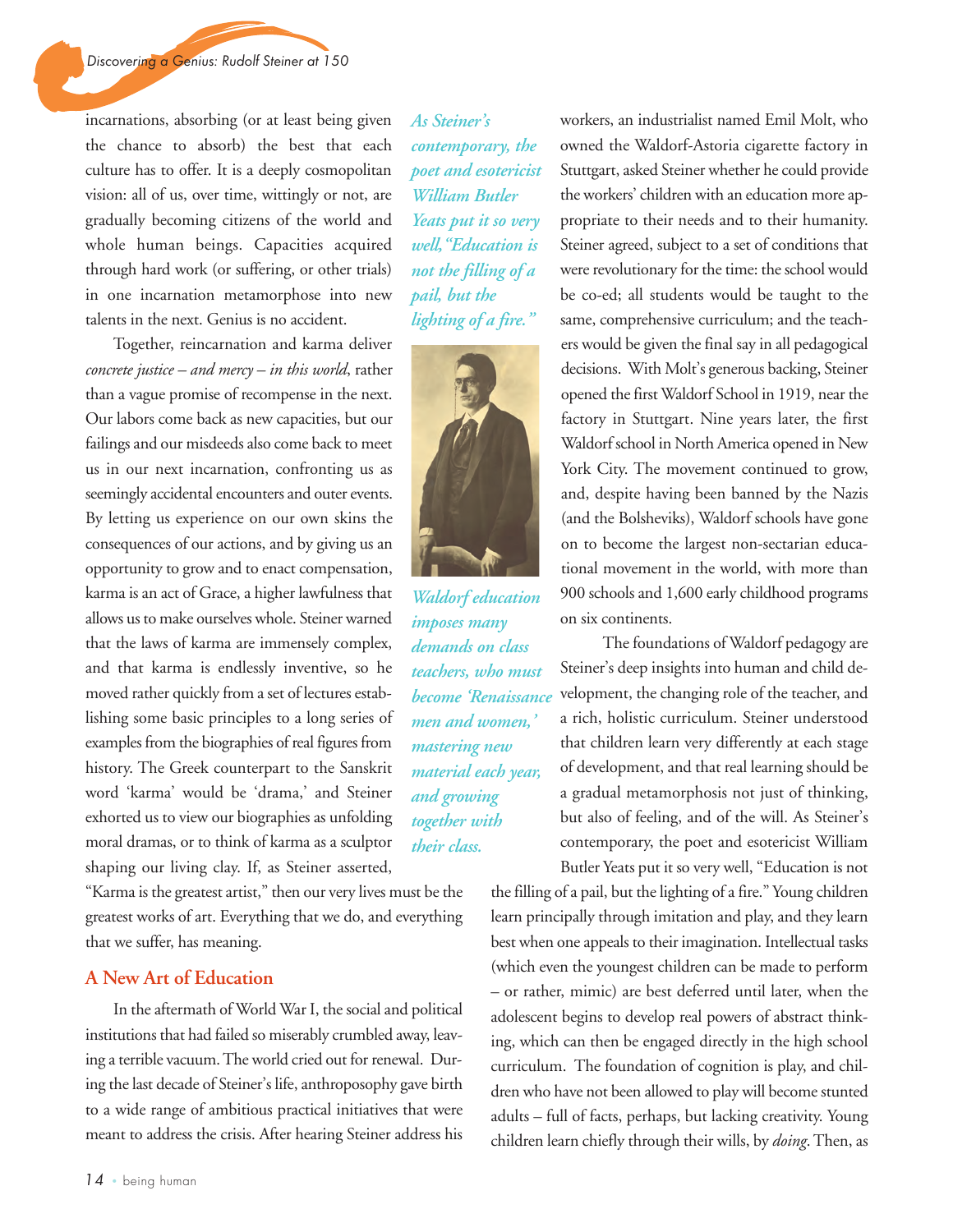the inner life of feeling matures into puberty and beyond, the arts become the main door to knowledge. Steiner also understood that real learning is never linear, but always dynamic. Rich experiences ripen in the unconscious, and then emerge years later as quite different capacities. For example, Steiner taught that the sense of artistic proportion gained by drawing and painting in adolescence will transform itself into sound judgment in the thinking adult.

Steiner prescribed that the class teacher stay ('loop') with the same group of children, usually from grades one through eight, after which experts teach specific disciplines such as math, English, or biology. He wanted elementary and middle school teachers to become, above all else, *experts on the group of children entrusted to them*. Waldorf education imposes many demands on class teachers, who must become 'Renaissance men and women,' mastering new material each year, and growing together with their class. He asked teachers to

reflect each evening on their students and on themselves. Steiner's pedagogy is as much about the self-development of the teacher as the education of the student. But the heavy demands of teaching also bring great personal rewards and deep relationships with students that can last a lifetime.

Steiner gave the teachers of the first school a motto to guide them: "Receive the child in reverence; educate the child in love; send the child forth in freedom." Although it respects many religions, and has grown out of a reverential view of the world and the human being, the Waldorf curriculum is as little about inculcating any specific religious or spiritual doctrine as hospitals are about teaching their patients anatomy and physiology. At the heart of the curriculum is Steiner's view that ontogeny recapitulates phylogeny – that the developing human being recapitulates in small the great, overarching evolution of consciousness that humanity as a whole has undergone. For the youngest children, the world is alive with magic; they live in a deep, dreamy sympathy with animals, plants, and stones. The curriculum feeds that consciousness with archetypal myths and tales from many cultures. By the third grade, children have become in some real sense little monotheists; by the sixth, they have become Roman jurists. As they grow into autonomy, children experience their own inner Renaissance; Steiner identified this moment as the keystone of the entire curriculum. Adolescence is an age of Great Revolutions. Waldorf education seeks the students where they live, and it knows that these recapitulated experiences will emerge later as a very different, appropriately modern, set of capacities. By the time they enter high school, students are ready for the most rigorous intellectual work we can give them, and they are able to embrace it with a rich array of inner resources. In this way, the Waldorf curriculum seeks to provide, as one school describes it, a "contemporary classical education that engages not only the head, but also the heart and the hand; not just 'college prep,' but 'life prep'."

*Steiner's social and political thought is difficult to characterize succinctly, not least because it cuts across conventional categories.* 



*Steiner turns all conventional social theory on its head by claiming that altruism (fraternité) should be the guiding principle in the economic sphere.* 

#### **Social Renewal**

Waldorf education is currently the bestknown aspect of Steiner's work, but few realize that it is only a small remnant of what was meant to become (and could still become) a much larger social program. Steiner called this in German, awkwardly, "soziale Dreigliederung," and the conventional English translation, "the threefold social order," is hardly more felicitous. Like so much of his other work, Steiner's social and political thought is difficult to characterize succinctly, not least because it cuts across conventional categories. Steiner's critique of laissez-faire capitalism parallels Marx's in many important regards, such as his insistence that human labor is not a commodity that can be sold, and that industrial life is alienating because it violates human nature itself. But Steiner looks more like a classic liberal in his insistence on the separation of the political realm (which he called "the sphere of rights") from both economics and culture (including both religion and education).

Steiner's role in the history of European socialism has not been appreciated. (Hints: it was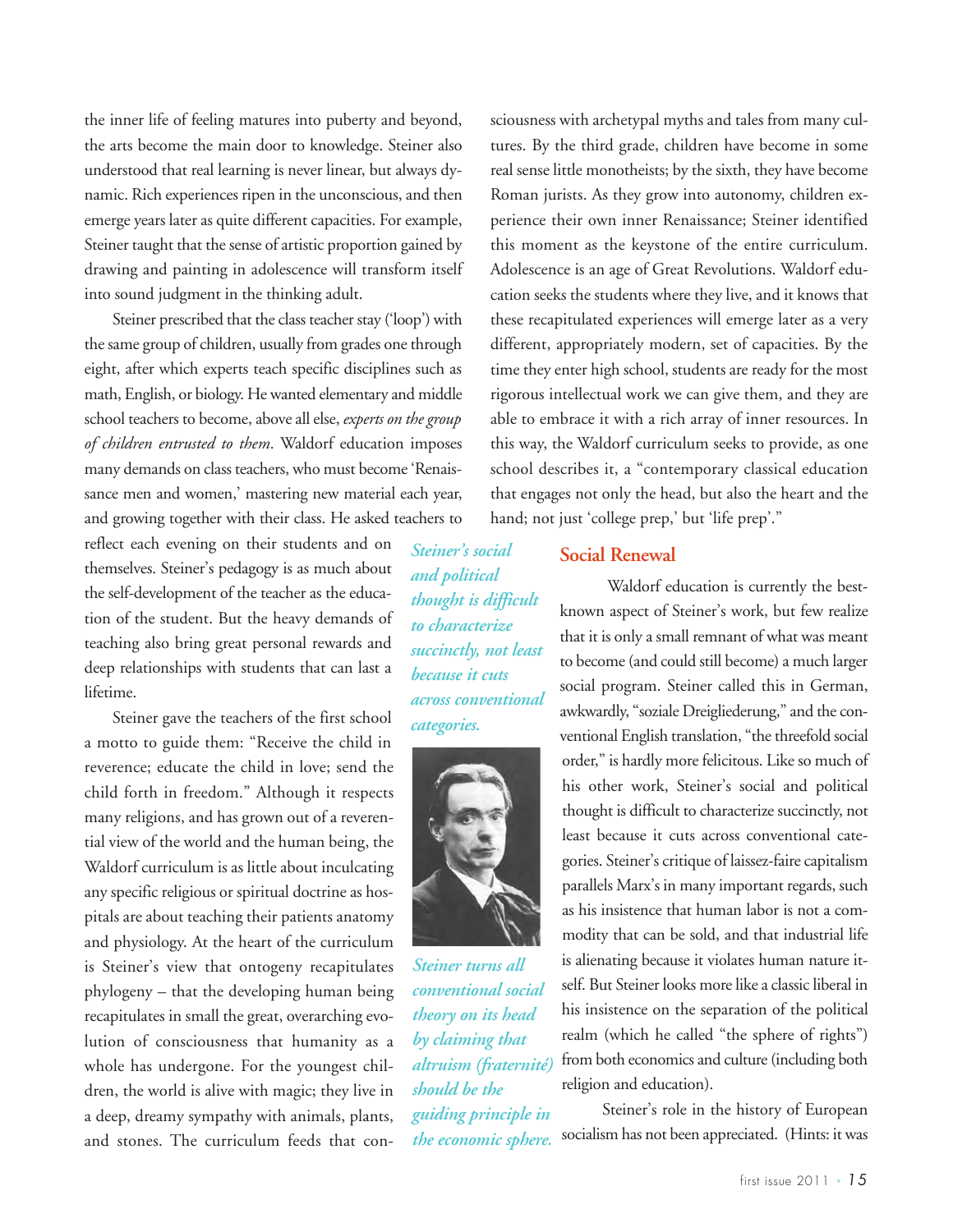Steiner who gave the eulogy at the funeral in 1900 of Wilhelm Liebknecht, a founder of the most powerful social democratic party in Europe, and he was also chosen to give the keynote address to the workers at the huge celebration of the Gutenberg Quincentennial.) After World War I, Steiner emerged as a major political theorist and activist in his own right. He stepped into the vacuum created by defeat and the abdication of the Kaiser, arguing for what we now would call

a 'third way' between capitalism and communism – an idea that would return later in the Prague Spring of 1968, which was much influenced by Steiner's theories. Steiner published a manifesto that was signed by many notables, along with dozens of essays, and a book presenting his basic ideas in popular form. He gave lectures to workers' committees all over Germany (it was after hearing one of these speeches at his factory that Emil Molt first approached him), coached and sent out teams of workers to publicize his ideas, and he even mounted a large-scale political campaign, hoping (but ultimately failing) to win outright in the plebiscite over Silesia's new form of government.

Like much other radical political thought, Steiner's begins with the inspired but misunderstood and misapplied ideals of the French Revolution: *liberté, égalité, fraternité*. But Steiner turns all conventional social theory on its head by claiming that altruism (*fraternité*) should be the guiding principle in the economic sphere. He argued that ever-increasing division of labor actually underscores the truth of this principle, because it means that more and more, we work

not for ourselves, but for others. Altruism's main practical form should be an "associative economics," in which producers and consumers confer and cooperate to produce what is really wanted as efficiently as possible. A good example of this idea in practice would be "community farms" or CSAs, in which consumers buy shares, have a voice in deciding what will be grown, frequent the farm, and shield the farmers from the vicissitudes of weather and the market by guaranteeing their income. "Community-

*Steiner argues that money exhibits fundamentally different qualities as it circulates through the three spheres.* 



The "representative of humanity" from Steiner's sculptural group.

*In a healthy social order, it is not economic corporations, but rather ideas that should compete freely.* 

supported agriculture" is now a large and varied movement in this country, but the concept was originally Steiner's, and it was brought here by anthroposophists.

The "middle sphere" of rights and law should be governed by the principle of égalité or equality, and Steiner insisted unequivocally, at a time when many were unsure, that democracy is the only appropriate political form. This is the proper sphere of politics, and the only sphere in which

> politics should be determinative; moreover, Steiner also locates here not only labor and the wages of labor, which he views as fundamental human rights, but also – even more surprisingly – money and banks, whose proper function is to allocate capital justly for the good of all. Steiner's thoughts on money are fascinating: for example, he views it not as a universal exchange commodity, but rather a certificate of entitlement, and he argues that money exhibits fundamentally different *qualities* as it circulates through the three spheres. For Steiner, capital is born as *entrepreneurial idea and initiative* within the spiritualcultural sphere, then manifests as *loan money* within the rights sphere, deploys itself as *purchase money* in the economic sphere, and ultimately yields revenue and profit to repay loans and support educational and cultural institutions with *gift money*, which allows the cycle to begin again. One practical outcome of Steiner's thinking in this realm has been the creation of anthroposophical banks, which function more like nonprofit foundations supporting worthy causes. Some of these banks publish regular newsletters, inviting depositors to choose among loan appli-

cants who describe their projects.

For Steiner, freedom (*liberté*) should characterize not the economic, but rather the spiritual-cultural realm: in a healthy social order, it is not economic corporations, but rather *ideas* that should compete freely. Schools, churches, museums, universities, and other institutions belonging here should be shielded as much as possible from political and economic forces. Many different cultures should be allowed to flourish independently within each political entity. Ideally, cultural